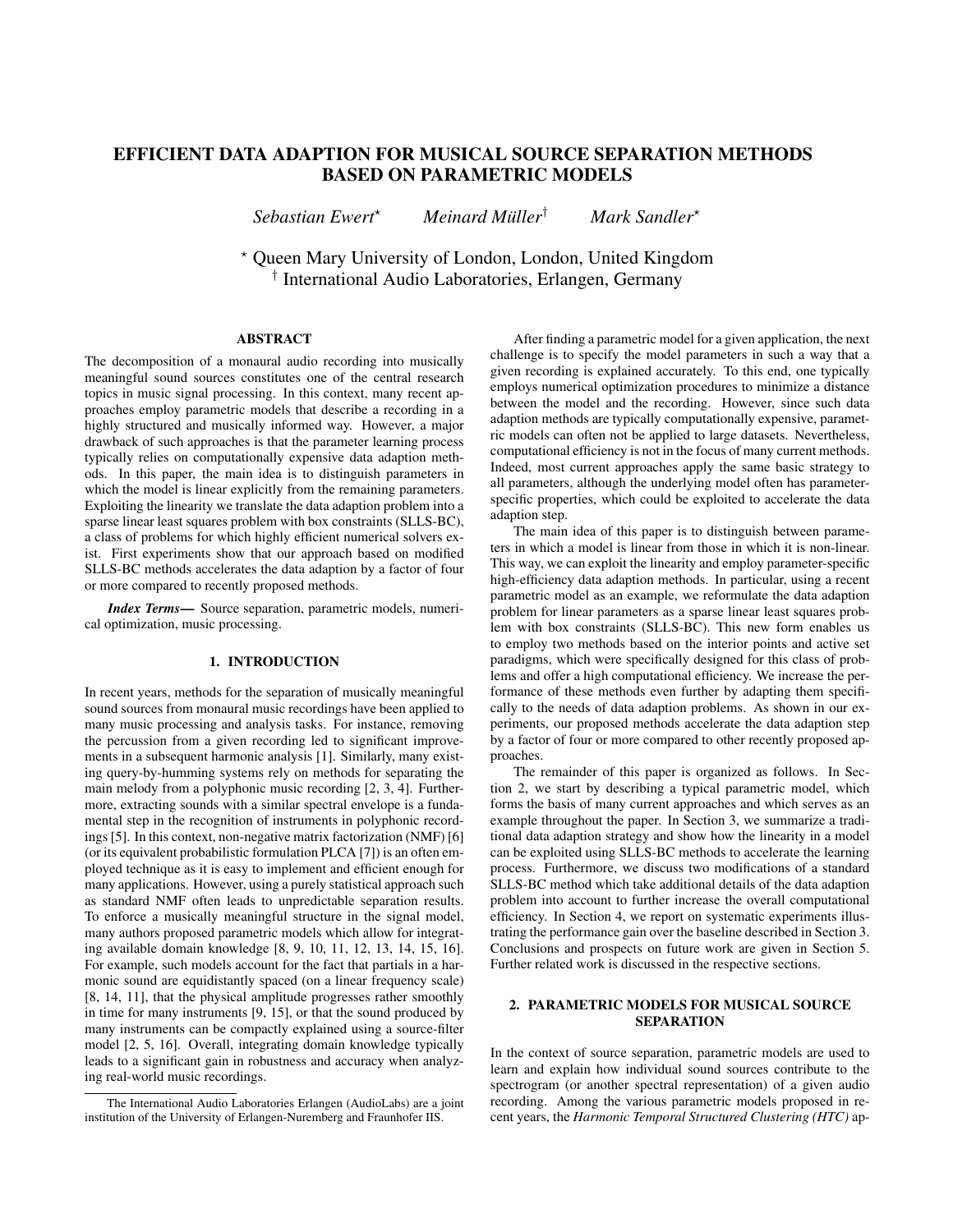

<span id="page-1-1"></span>Fig. 1. Variant of the HTC model as presented in [\[9\]](#page-4-8). (a) Spectral envelope function  $W_{\lambda}^{n}(\cdot,p)$  for a fixed time frame n, pitch  $p=57$ (A3, fundamental frequency 220Hz), fundamental frequency parameter  $\tau_{p,n} = 0$  and some example values for parameter  $\gamma$ . (b) Amplitude progression function  $H_{\lambda}(p, \cdot)$  for pitch  $p = 57$ ,  $T = 0.5$  seconds, and some example values for parameter  $\alpha$ . (c) Illustration of the full spectrogram model  $Y_{\lambda}$  combining the submodels shown in (a) and (b).

proach [\[8,](#page-4-7) [9\]](#page-4-8) was very successful and forms the basis of many current methods, see for example [\[11,](#page-4-10) [12,](#page-4-11) [14,](#page-4-13) [15,](#page-4-14) [17\]](#page-4-16). The general idea is to use Gaussian functions to represent all parts of the spectrogram model. This way, a harmonic structure can be enforced in frequency direction and a smooth amplitude progression in time direction, see [\[9,](#page-4-8) [18\]](#page-4-17) and Fig. [1.](#page-1-1) In this paper, we employ a slightly simplified version of the HTC model as an illustrative example for parametric models. The following results, however, are general enough to be applicable to the original version of HTC and other parametric models.

To describe our model, let  $X \in \mathbb{C}^{M \times N}$  denote the spectrogram and  $Y = |X|$  the magnitude spectrogram of a given music recording. Our strategy is to approximate  $Y$  by means of a model spectrogram  $Y_{\lambda}$ , where  $\lambda$  denotes a set of free parameters encoding spectral and temporal properties of the recording. To this end, we define  $Y_\lambda$  at frequency bin  $m \in [1 : M]$  and time frame  $n \in [1 : N]$  as

$$
Y_{\lambda}(m,n) := \sum_{p \in \mathcal{P}} W_{\lambda}^{n}(m,p) \cdot H_{\lambda}(p,n), \qquad (1)
$$

where  $\mathcal{P} \subseteq \{1, \ldots, 127\}$  is a set of MIDI pitches to be considered. The parameter set  $\lambda$  controls the shape of the Gaussian mixture models  $W_{\lambda}$  and  $H_{\lambda}$  which capture the spectral envelope and the amplitude progression associated with each MIDI pitch  $p \in \mathcal{P}$ , respectively. More precisely, to describe the frequency and energy distribution of the first L partials of a harmonic sound associated with MIDI pitch p, the parameter set  $\lambda$  contains a time-dependent parameter  $\tau \in [-0.5, 0.5]^{P \times N}$  responsible for fine-tuning the fundamental frequency and a parameter  $\gamma \in [0,1]^{P \times L}$  related to the energy distribution over the L partials, where  $P := |\mathcal{P}|$ . Using these parameters, we define  $W_{\lambda}$  as

$$
W_{\lambda}^{n}(m, p) := \sum_{\ell \in [1:L]} \gamma_{p,\ell} \cdot g(f_m - \ell \cdot f(p + \tau_{p,n})), \qquad (2)
$$

where  $f_m$  denotes the center frequency in Hertz associated with the m-th frequency bin of the spectrogram and the function  $g : \mathbb{R} \to$  $\mathbb{R}_{\geq 0}$  is a suitably chosen Gaussian centered at zero, which is used to describe the shape of a partial in frequency direction. Furthermore,  $f : \mathbb{R} \to \mathbb{R}_{\geq 0}$  defined by  $f(p) := 2^{(p-69)/12} \cdot 440$  maps the MIDI pitch to the frequency scale. See Fig. [1\(](#page-1-1)a) for an illustration.

Similarly, the set  $\lambda$  contains parameters  $\alpha \in \mathbb{R}_{\geq 0}^{P \times R}$  controlling the amplitude progression over time. More precisely, we define

$$
H_{\lambda}(p,n) := \sum_{r=1}^{R} \alpha_{p,r} h(t_n - r \cdot T), \qquad (3)
$$

where  $t_n$  denotes the center time in seconds associated with time frame n. To allow only smooth amplitude progressions, the zerocentered Gaussian function  $h : \mathbb{R} \to \mathbb{R}_{\geq 0}$  has a suitably chosen, wide slope. In contrast to  $W_{\lambda}$ , the position of the individual Gaussians is fixed in  $H_{\lambda}$  with one of R Gaussians every T seconds, where  $R := [t_N / T]$ . See Fig. [1\(](#page-1-1)b) for an illustration.

Overall, combining the submodels given in Eq. [2](#page-1-2) and [3](#page-1-3) as in Eq. [1](#page-1-4) yields a spectrogram model  $Y_{\lambda}$  suppressing non-harmonic elements in frequency direction and spurious peaks in time direction, see Fig. [1\(](#page-1-1)c) for an illustration.

### 3. EFFICIENT DATA ADAPTION

<span id="page-1-4"></span><span id="page-1-0"></span>To explain a given recording using the HTC model, the goal is to find parameters  $\lambda = (\gamma, \tau, \alpha)$  minimizing a distance function between the given spectrogram and the model subject to the non-negativity and domain constraints specified above (e.g.  $\gamma \in [0,1]^{P \times L}$ ). In the following, we use the distance  $d(\gamma, \tau, \alpha) := ||Y - Y_{(\gamma, \tau, \alpha)}||_F$ , where  $\lVert \cdot \rVert_F$  denotes the Frobenius norm. To minimize d, most approaches develop update rules using the same algorithmic framework for all parameters based on some form of gradient descent. For example, approaches based on the HTC model typically compute the partial derivative of  $d$  with respect to a single parameter (for our model this means one out of  $P \cdot (L + N + R)$  parameters in total). This single dimension gradient descent is often referred to as *coordinate descent*. To account for non-negativity constraints of the parameters, the step-size for the coordinate descent can be chosen such that the update rules are multiplicative (similar to NMF, see also [\[6\]](#page-4-5)). For instance, adapting the formulas in [\[14\]](#page-4-13), the component-wise multiplicative update rule for the parameter  $\gamma$  is:

<span id="page-1-5"></span><span id="page-1-2"></span>
$$
\gamma_{p,\ell} \leftarrow \gamma_{p,\ell} \cdot \frac{\sum_{m,n} Y(m,n) g(f_m - \ell \cdot f(p + \tau_{p,n})) H_\lambda(p,n)}{\sum_{m,n} Y_\lambda(m,n) g(f_m - \ell \cdot f(p + \tau_{p,n})) H_\lambda(p,n)}.
$$
\n(4)

<span id="page-1-3"></span>While using an iterative single-parameter update strategy based on the same optimization framework typically leads to easy-toimplement and uniform update rules, it is often computationally expensive. In particular, such methods do not exploit specific properties for the parameters (for example linearity of the spectrogram model), which limits the overall computational efficiency. As a consequence, such methods often require a high number of iterations to converge. This is particularly problematic for update rules as the one given in Eq. [4,](#page-1-5) as here several computationally expensive Gaussian functions have to be evaluated in each iteration. For a more detailed discussion of the limitations of coordinate descent methods, see also [\[19,](#page-4-18) Ch.9].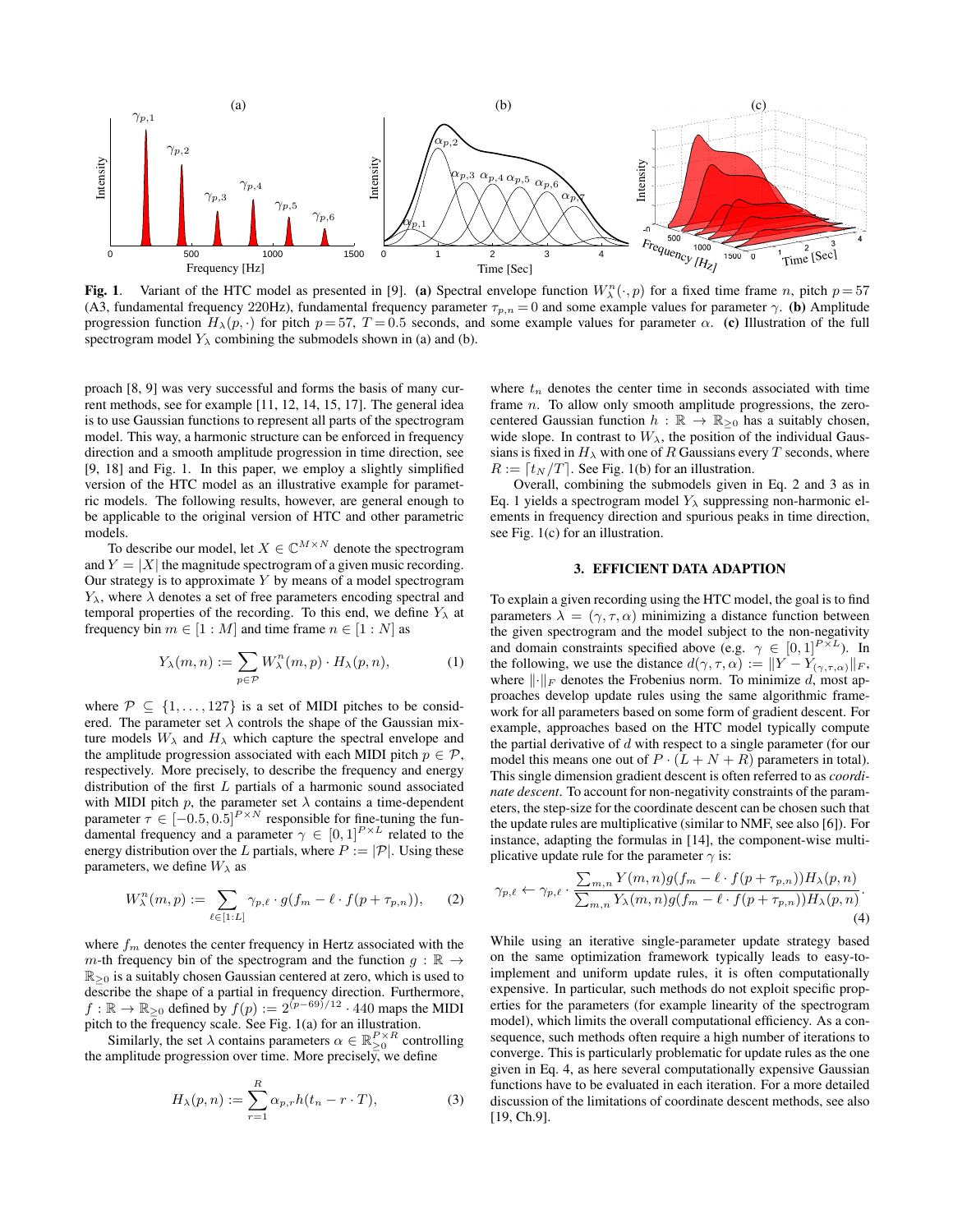#### 3.1. Reformulation as an SLLS-BC Problem

In order to accelerate the data adaption process, we exploit the linearity of the model for some parameters explicitly using parameterspecific methods instead of using the same algorithmic framework for all parameter. In addition, we update whole parameter groups at the same time instead of optimizing the individual parameters one after another. Using again the parameter  $\gamma$  as an example, we write  $Y_\lambda$  as:

$$
Y_{\lambda}(m,n) = \sum_{p=1}^{P} \sum_{\ell \in [1:L]} \gamma_{p,\ell} \cdot \Big(g(f_m - \ell \cdot f(p + \tau_{p,n}))H_{\lambda}(p,n)\Big).
$$
\n(5)

In this form, it is straightforward to see that  $Y_{\lambda}$  is linear in  $\gamma$ , i.e.  $Y_{(a\cdot\gamma+b\cdot\tilde\gamma,\tau,\alpha)} = a\cdot Y_{(\gamma,\tau,\alpha)} + b\cdot Y_{(\tilde\gamma,\tau,\alpha)}$  for  $a,b\in\mathbb{R}$ . Similarly,  $Y_\lambda$ is also linear in the amplitude parameters  $\alpha$ . To exploit this linearity, we reformulate our parameter estimation problem as follows. First, we define a vector  $\tilde{Y} \in \mathbb{R}^{M \cdot N}$  by  $\tilde{Y}((n-1)M + m) := Y(m, n)$ , i.e. we simply regard the spectrogram matrix Y as a vector  $\tilde{Y}$  by stacking all columns of Y on top of each other. Similarly, fixing  $\tau$ and  $\alpha$ , we define a matrix  $A_{\tau,\alpha} \in \mathbb{R}^{(M \cdot N) \times (P \cdot L)}$  by

$$
A_{\tau,\alpha}((n-1)M + m, (p-1)L + \ell) := \tag{6}
$$

$$
g(f_m - \ell \cdot f(p + \tau_{p,n})) H_\lambda(p, n)
$$

and a vector  $\tilde{\gamma} \in \mathbb{R}^{P \cdot L}$  by  $\tilde{\gamma}((p-1)L + \ell) := \gamma_{p,\ell}$ . As a result it can easily be shown that:

$$
d(\gamma, \tau, \alpha) = \|Y - Y_{(\gamma, \tau, \alpha)}\|_F = \|\tilde{Y} - A_{\tau, \alpha}\tilde{\gamma}\|_2. \tag{7}
$$

With this minor reformulation of our distance function, we have the original problem reduced to a standard linear least squares (LLS) problem, for which many well-studied approaches exist. However, we have to take some additional considerations into account. On the one hand, we require methods respecting the domain constraints for our parameters (e.g.  $\gamma \in [0,1]^{P \times L}$ ). In numerical optimization such constraints are more commonly referred to as *bound constraints*. On the other hand, the system of linear equations described by  $A_{\tau,\alpha}$  is very large. More precisely,  $A_{\tau,\alpha}$  as defined in Eq. [6](#page-2-0) has a memory requirement of  $P \cdot L$  the size of the given spectrogram Y. On the positive side,  $A_{\tau,\alpha}$  has additional structure that can be exploited. In particular, comparing Eq. [5](#page-2-1) and Eq. [6](#page-2-0) we see that column  $(p-1)L+\ell$ of  $A_{\tau,\alpha}$  contains only the part of our model spectrogram  $Y_\lambda$  that can be scaled using the parameter  $\gamma_{p,\ell}$ . This part only corresponds to a single partial in the entire spectrogram model (the  $\ell$ -th partial in the spectral envelope for pitch  $p$ ). Therefore, the spectrogram model is only affected in a small area around the center frequency of that partial and hence most entries in each column of  $A_{\tau,\alpha}$  are close to zero (in our experiments, typically more than 98% of all entries in  $A_{\tau,\alpha}$  were smaller than  $10^{-9}$ ). By simply thresholding  $A_{\tau,\alpha}$  we can store it using sparse matrix data structures and thus significantly reduce the memory requirements. As long as the thresholding is applied carefully the resulting model will not be significantly effected (in our experiments we set every entry in  $A_{\tau,\alpha}$  below  $10^{-9}$  to zero). Overall, our parameter estimation problem can now be considered as a *sparse linear least squares problem with bound constraints (SLLS-BC)* [\[20\]](#page-4-19).

## 3.2. Solving the SLLS-BC Problem

In optimization theory, SLLS-BC problems are often considered as a subclass of more generals problems, in particular quadratic and nonlinear programming problems. The majority of these more general methods are not applicable in our case as they often do not preserve the sparse structure of  $A_{\tau,\alpha}$ . However, there are a few methods specific to our problem, see [\[20\]](#page-4-19) for a detailed discussion. Most of these are based either on the *active set (AS)* or the *interior points (IP)* paradigm. The ideas behind both are quite straightforward. Active set methods exploit that solving a linear least squares problem is very efficient as long as there are no constraints to consider, such as our bound constraints. Therefore, AS methods start by solving the unconstrained LLS problem. Given that no constraints are violated we already have our final solution, for example if all entries of the solution vector  $\tilde{\gamma}$  are already between 0 and 1. Otherwise, an algorithm is employed to estimate the so called active set, which encodes the current believe which entries in the final solution vector will be affected by the constraints. Note that in general the active set is not identical to the set of entries violating constraints in the unconstrained solution, see [\[19\]](#page-4-18) for details. Then the unconstrained LLS problem is solved again with all entries in the active set considered as constant setting them either to the lower or the higher bound. Based on this new solution the active set is reestimated by adding or removing some entries. This process is repeated until the correct active set and the final solution are found, see also [\[19\]](#page-4-18).

<span id="page-2-1"></span><span id="page-2-0"></span>Approaches based on interior point techniques are essentially Newton-type gradient descent methods, i.e. they try to identify a local minimum of our distance function by finding positions where its gradient vanishes. In contrast to active set methods, bound constraints are considered by interior point methods from the start in the form of so called barriers. Barriers constitute additional terms added to the function to be minimized, which penalize violations of constraints in a soft way. After each gradient descent step the influence of the penalty terms is varied in such a way that the method actually converges to the original minimum of d we are looking for. For more details, see for example [\[19\]](#page-4-18). In the following, we consider the active set (AS) and the interior points (IP) methods presented in [\[20\]](#page-4-19)<sup>[1](#page-2-2)</sup>. Both were specifically designed for SLLS-BC problems and, as actual solvers, both identify the global minimum of the convex SLLS-BC problem, see [\[20\]](#page-4-19) for more details.

### <span id="page-2-3"></span>3.3. Fine-Tuning the Active Set Method

Next, we show how the active set method can be adjusted to our specific needs to further raise its computational efficiency. To this end, we exploit that the parameters  $\gamma$ ,  $\tau$ , and  $\alpha$  are updated iteratively, i.e. after updating  $\gamma$ ,  $\tau$ , and  $\alpha$ , parameter  $\gamma$  is updated again, and so on. The active set method presented in [\[20\]](#page-4-19) , however, does not exploit this situation as every information about the last iteration is discarded. This is relevant for two steps in the algorithm as we explain next using again parameter  $\gamma$  as an example. First, [\[20\]](#page-4-19) proposes the use of so called direct methods (Cholesky factorization) to solve the intermediate unconstrained LLS problems as described in the last section. Here, the idea is to factorize the matrix  $A_{\tau,\alpha}$  in such a way that the LLS problem can easily be solved, see [\[19\]](#page-4-18) for more details. This strategy, however, does not exploit the fact that the solution for  $\gamma$  found in the last iteration is actually a good starting point for the current iteration and probably only needs little correction. Therefore, we replace the Cholesky factorization by a method based on *Preconditioned Conjugate Gradients (PCG)*, which can be considered as one of the fastest non-direct solvers, see [\[19\]](#page-4-18). As a main advantage PCG allows us to employ the parameter values computed in the last iteration as a starting point, which PCG only needs to refine in the current iteration. Such a strategy is often computationally

<span id="page-2-2"></span><sup>1</sup>A Matlab implementation of these approaches is available at [http://](http://www.math.liu.se/~milun/sls/) [www.math.liu.se/˜milun/sls/](http://www.math.liu.se/~milun/sls/).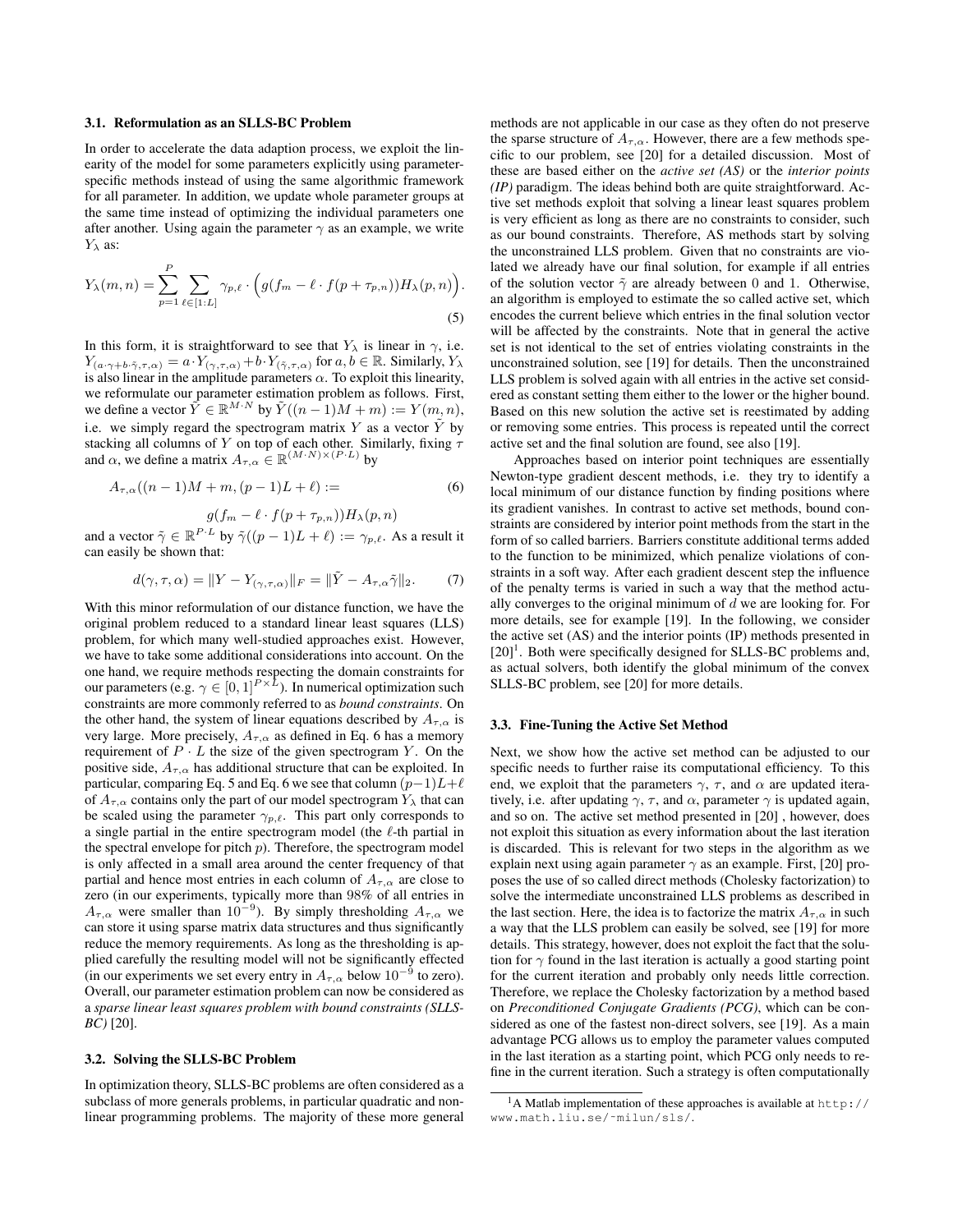|        | <b>Bach</b> $(102s)$ |                   | Chop $(311s)$ |                  | <b>Beet</b> $(541s)$ |           |
|--------|----------------------|-------------------|---------------|------------------|----------------------|-----------|
|        | $10^{-2}$            | $10^{-6}$         | 10            | $10^{-6}$        | $10^{-2}$            | $10^{-6}$ |
| Base   | 80s                  | 2099 <sub>s</sub> | 253s          | 6952s            | 431s                 | 38278s    |
|        | (54)                 | (1426)            | (46)          | (1264)           | (66)                 | (5902)    |
| AS     | 25s                  | 177s              | 117s          | 911 <sub>s</sub> | 163s                 | 1283s     |
|        | (3)                  | (21)              | (4)           | (29)             | (4)                  | (31)      |
| IΡ     | 21s                  | 153s              | 86s           | 641s             | 106s                 | 997s      |
|        | (3)                  | (21)              | (4)           | (29)             | (4)                  | (31)      |
| $AS++$ | 19s                  | 137s              | 84s           | 611s             | 121s                 | 939s      |
|        | (3)                  | (21)              | (4)           | (29)             | (4)                  | (31)      |

<span id="page-3-2"></span>Table 1. Experimental results for three recordings (Bach, Chop, and **Beet**) and two convergence levels ( $\varepsilon = 10^{-2}$  and  $\varepsilon = 10^{-6}$ ).

less expensive than computing a full matrix factorization using direct solvers, even if the matrix is very sparse.

A second type of information discarded in [\[20\]](#page-4-19) between iterations is the choice of the active set. In particular, the active set is always initialized as an empty set, although the active set often does not change across iterations. Therefore, it is a natural idea to reuse the active set we found in the last iteration to initialize the active set in the current iteration. This way, we can often reduce the computational costs of our constrained problem to those of an unconstrained problem.

# 4. EXPERIMENTS

<span id="page-3-0"></span>In this section, we report on systematically conducted experiments to illustrate the potential performance gain resulting from our proposed methods. Instead of testing our approach only on short sound snippets in the range of 5 to 20 seconds as done in many other source separation approaches, we use full-length music recordings. Exemplarily, we employ recordings of the first movement of three piano pieces taken from the Saarland Music Database (SMD) [\[21\]](#page-4-20): Bach's Prelude No. 6 BWV 875 (length: 102 seconds), Chopin's Impromptu No. 4 Op. 66 (length: 311 seconds), and Beethoven's "The Tempest" Op. 31 No. 2 (length: 541 seconds), which we denote by Bach, Chop, and Beet, respectively. We use single channel versions of these recordings with a sampling rate of 22050 Hz. For our experiments, we employ the HTC model as described in Section [2](#page-0-0) to approximate the magnitude spectrogram for each recording. The spectrogram is computed using half-overlapped 93ms Hann windows. Furthermore, we set  $\mathcal{P} = \{21, \ldots, 108\}$ , i.e. we use the full range of MIDI pitches available on a grand piano. To adapt the model to a given recording, we use the various procedures as discussed in Section [3.](#page-1-0) As a baseline, we employ the method proposed in [\[14\]](#page-4-13), which employs a coordinate descent method for all parameters  $\gamma$ ,  $\alpha$ , and  $\tau$ . Exploiting the linearity of our HTC model for some parameters, our proposed methods keep the update for  $\tau$  but replace the ones for  $\gamma$ and  $\alpha$  with the interior points (IP) and active set (AS) methods presented in Section [3,](#page-1-0) respectively. In this context, the modified active set method is referred to as AS++ in the following. For all methods,  $\tau$  is initialized with 0 while  $\gamma$  and  $\alpha$  are initialized using random values between zero and one. To allow for a fair comparison, all methods use the same initial values. All methods were implemented in Matlab 2012b and the experiments were conducted on an Intel Core i5-3570K processor with Windows 7.

To indicate the computational performance of a method, we measure the time and number of iterations necessary to reach convergence. To this end, we consider a method as converged after k

iterations if

$$
conv(k) := \frac{d(\gamma_k, \tau_k, \alpha_k) - d(\gamma_{k-1}, \tau_{k-1}, \alpha_{k-1})}{d(\gamma_k, \tau_k, \alpha_k)} \le \varepsilon
$$

for a convergence level  $\varepsilon > 0$ , where  $\gamma_k$ ,  $\tau_k$ , and  $\alpha_k$  denote the HTC parameters after k update iterations. The time in seconds and number of iterations necessary to reach the convergence levels  $\varepsilon = 10^{-2}$ and  $\varepsilon = 10^{-6}$  $\varepsilon = 10^{-6}$  $\varepsilon = 10^{-6}$  are given in Table 1 for all three recordings.

Overall, we can observe that the baseline method requires significantly longer to converge compared to the three proposed methods. For example, using  $\varepsilon = 10^{-2}$ , the method AS++ converges after 19 seconds for the Bach example, while the baseline method requires 80 seconds (more than four times slower). This difference in performance is even more obvious for very small values of  $\varepsilon$ . For example, using  $\varepsilon = 10^{-6}$ , the baseline runs roughly 15 times longer than AS++ for the Bach example and roughly 40 times longer for the Beet example. Furthermore, the proposed methods require significantly less iterations to reach a given convergence level. For example, using  $\varepsilon = 10^{-2}$ , all three proposed methods converge after 3 iterations while the baseline requires 54 iterations for the Bach example (recall that the three proposed methods compute the same result and hence require the same number of iterations). Additionally, we see that while a single iteration using the baseline method takes significantly less time (80s / 54 = 1.48s per iteration) compared to the proposed methods  $(19s / 3 = 6.33s$  per iteration for AS++), the reduction of the distance  $d$  is much more effective using the proposed methods and hence they converge significantly faster. Moreover, it should be mentioned that after reaching a given convergence level  $\varepsilon$ , the absolute distance  $d(\gamma, \tau, \alpha)$  was for all three examples lower using the proposed methods compared to the baseline approach.

The two extensions presented in Section [3.3](#page-2-3) and used in the method AS++ further reduce the time to converge for AS by 23% to 33%. Here, both extensions help to exploit that the last iteration gives valueable information for the current iteration. Comparing IP and AS++, we see no significant differences. However, the simpler implementation of the active set method might be an additional benefit.

# 5. CONCLUSION

<span id="page-3-1"></span>In this paper, we presented novel methods to accelerate the data adaption step in parametric models for musical source separation. The idea was to exploit that many parametric models are linear in some parameters and non-linear in others. Treating both groups of parameters individually allowed us to employ highly optimized, problem-specific numerical optimization methods for the linear parameters to solve the data adaption problem efficiently. As indicated by our experiments, the time required for the data adaption step in a source separation application can be reduced by a factor of four or more using our proposed methods compared to a recently presented baseline method.

While we focused in this paper on parameters in which our example model is linear, we will explore in the future how the data adaption can be accelerated for parameters where linearity is not given. As discussed in [\[14\]](#page-4-13), the distance function  $d$  is often highly non-convex for non-linear parameters, which makes it difficult to solve the minimization problem efficiently without ending up in a random local minimum of d. For parameters such as our  $\tau$  it seems promising to discretize the parameter domain such that we only need to pick from a finite set of possible parameter values. Such problems can be solved for example using sparse coding techniques [\[22\]](#page-4-21).